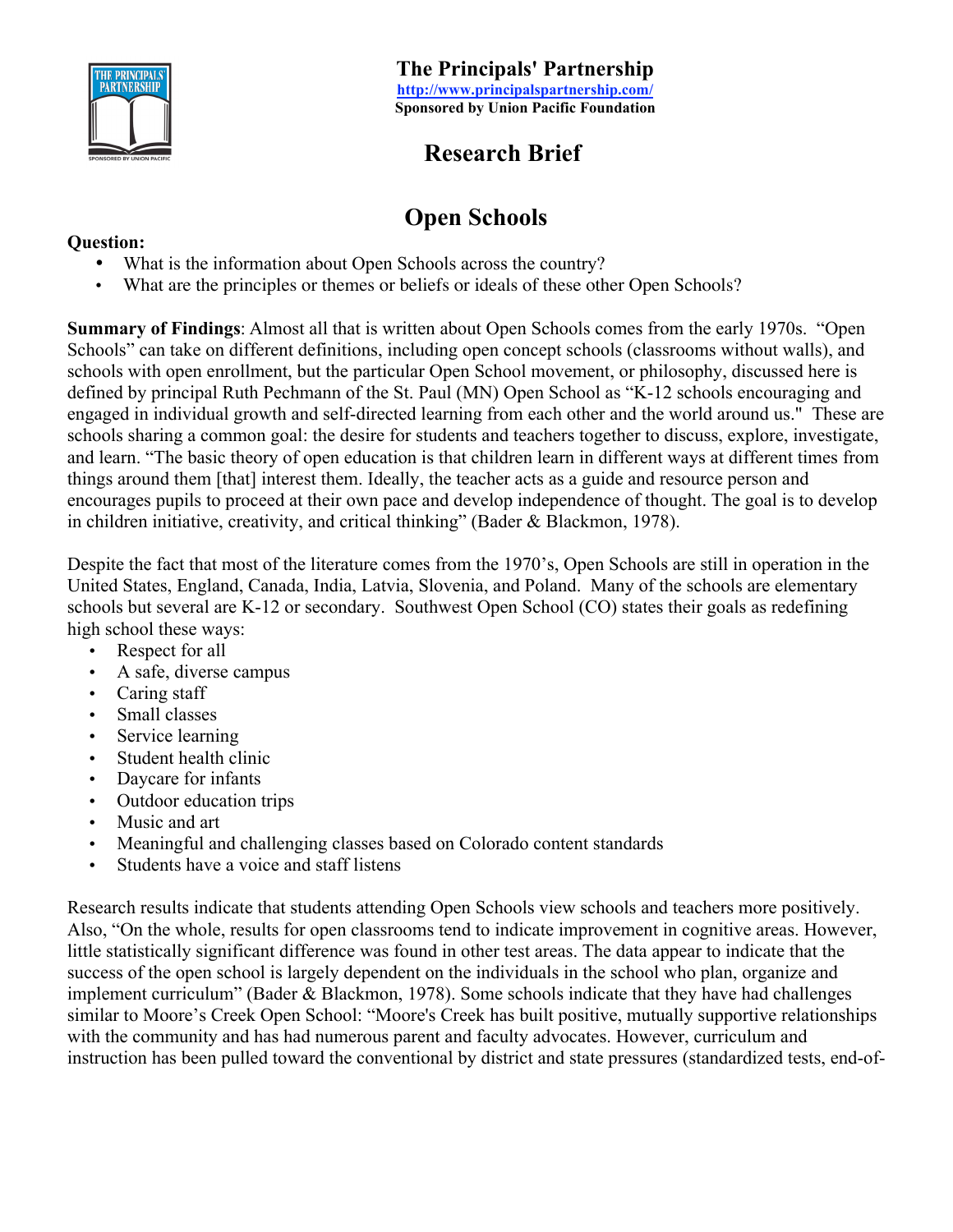

# **Research Brief**

year testing, and direct instruction), staff-related pressures (lack of exposure to student-centered education, philosophical incompatibilities, faculty overload, and school size), and an increase in the number of students experiencing difficulty with self-directed learning."

But as Downing relates: "The problem with implementing open education in American schools is that American educators try to do in three months what it took the British a twenty-five or thirty year period to do. Open education is a philosophy, not a facility. Attention should be turned away from the naive concept of open space buildings and toward how to implement the philosophy and principles of open education." And "Open School and the Teacher" states "Requirements of an "open schools" program include the open behavior of a teacher, which will come voluntarily or not at all, and informed, involved, and supportive parents…. But open classroom cannot simply be transplanted from one setting to another; they must be original efforts."

### **Online Resources**:

(**Note**: ERIC documents can be found by going to http://www.eric.ed.gov/ and entering the ERIC ID#)

### **Open Education: A Review of the Literature.**

Bader, Carol H.; Blackmon, C. Robert;

Research Report; v8 n1 Jan 1978.

This report reviews the history of open education, the philosophy supporting it, and some conclusions drawn from testing children who have been exposed to it. The basic theory of open education is that children learn in different ways at different times from things around them that interest them. Ideally, the teacher acts as a guide and resource person and encourages pupils to proceed at their own pace and develop independence of thought. The goal is to develop in children initiative, creativity, and critical thinking. In comparative testing of open classroom and traditional classroom experiences, the number and complexity of variables involved almost preclude definite conclusions. On the whole, results for open classrooms tend to indicate improvement in cognitive areas. However, little statistically significant difference was found in other test areas. The data appear to indicate that the success of the open school is largely dependent on the individuals in the school who plan, organize and implement curriculum. ERIC #: ED148830

### **Language Arts in the Open School.**

### Downing, John**;**

Four principles of language arts teaching in the open school are, first, "school" becomes "workshop," where emphasis is on giving students opportunities for self-discovery, self-discipline, and self-control. Second, "teachers" become "learning facilitators," so that instead of thinking about what he wants to teach, the teacher focuses on the child's learning. Third, the child's approach is always the starting point. Every activity is planned to begin at the point where the child is when he is ready for it. Fourth, the educated life is for here and now; we can never be certain that tomorrow will come for any of our students. Therefore, we must be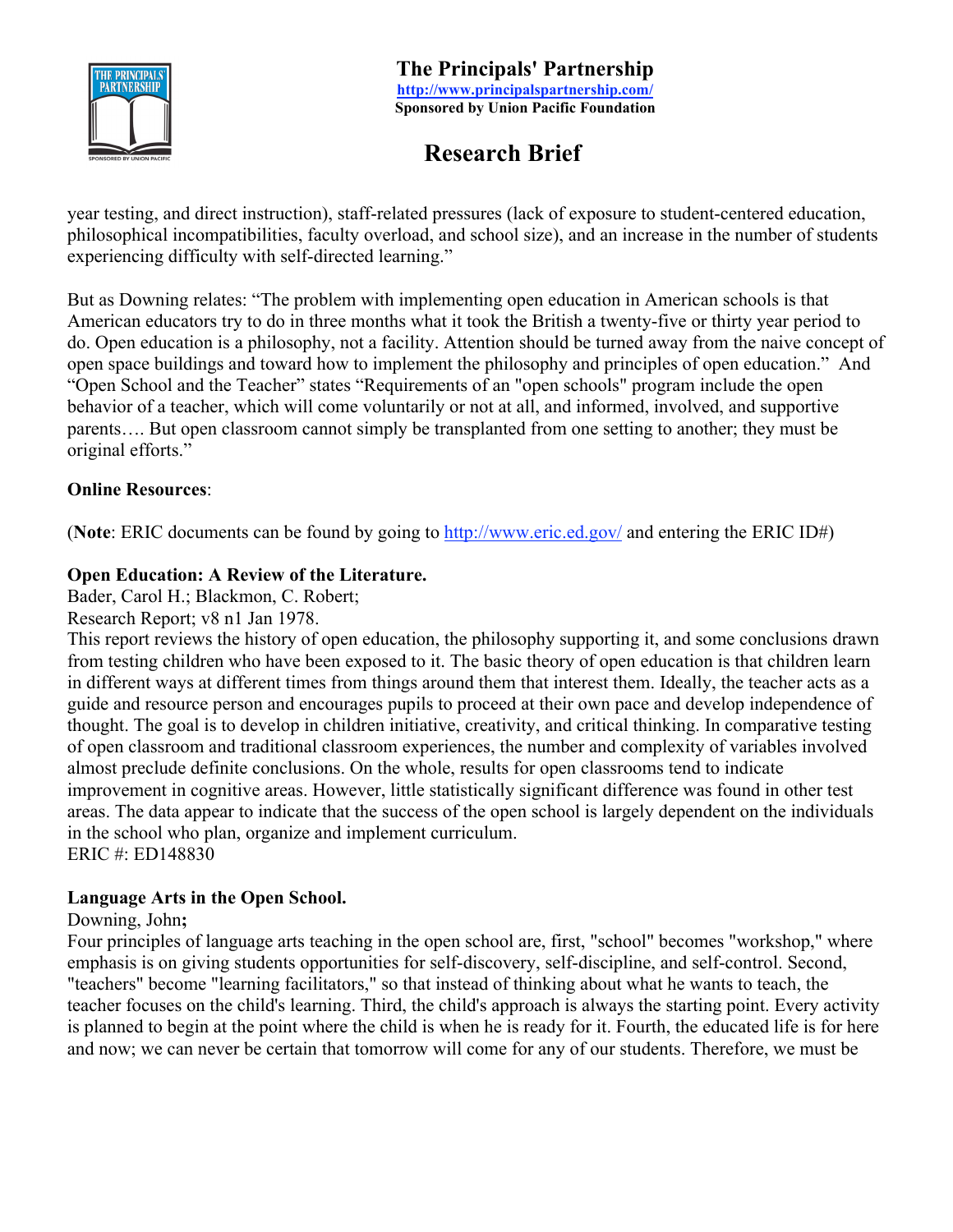

# **Research Brief**

accountable to them each day of their lives in our schools and classrooms. The problem with implementing open education in American schools is that American educators try to do in three months what it took the British a twenty-five or thirty year period to do. Open education is a philosophy, not a facility. Attention should be turned away from the naive concept of open space buildings and toward how to implement the philosophy and principles of open education. ERIC #: ED094420

### **Open Schools and the Teacher.**

A necessary consequence of openness in schools is the abandonment of rigidly prescribed curricular programs. Requirements of an "open schools" program include the open behavior of a teacher, which will come voluntarily or not at all, and informed, involved, and supportive parents. The limited research to date indicates that student goals, motivation, enthusiasm, and independence are enlarged in an open setting. But open classroom cannot simply be transplanted from one setting to another; they must be original efforts. The National Education Association supports the efforts of any teacher attempting to incorporate, within school policy, open school behavior and activities in his classroom. ERIC #: ED076560

### **Open Schooling: A Listing Of Key Texts.**

http://www.infed.org/schooling/b-open.htm

# **A Principal with a New Outlook Is Needed for the Open School**

Sartore, Richard L.**;**  Clearing House: 47, 3, 131-4, Nov 72 After analyzing factors needed for the operation of an open school,'' the author lists nine areas of administration in which the principal should exert leadership. ERIC #: EJ067444

### **The Open School: Freewheeling But Effective**

Pirsig, Nancy A.**;**  Clearing House: 46, 7, 405-8, Mar 72 The adherents of the 'open school' concept enthusiastically proclaim the virtues of this system, emphasizing that the removal of traditional restraints increases the zest for learning. ERIC #: EJ055245

# **The Open School: A Different Perspective**

Diamond, Stanley C. Contemporary Education: 46, 4, 278-81, Sum 75 This article presents three key aspects of school management that are essential to the establishment of human aims. ERIC #: EJ133614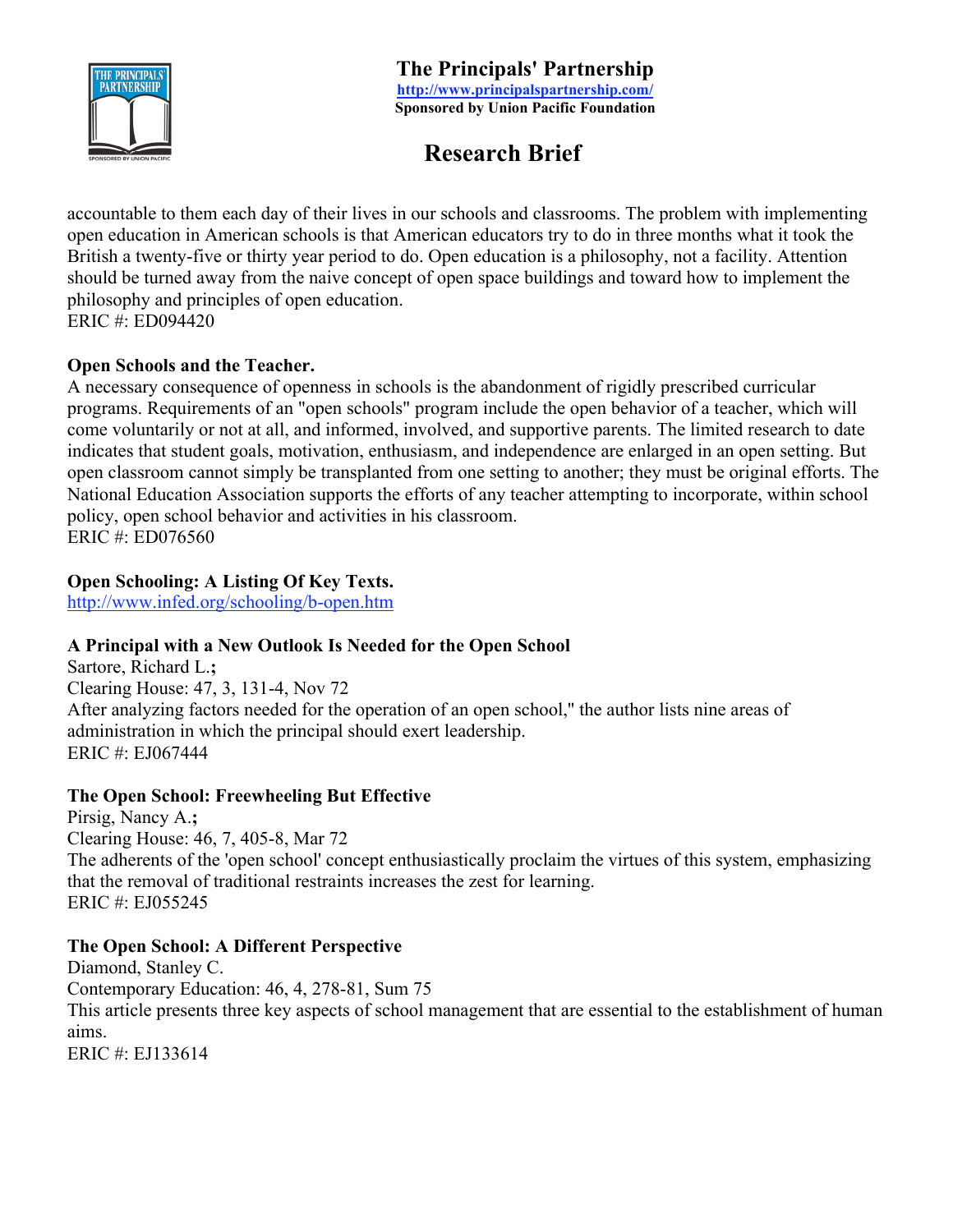

# **Research Brief**

### **Pupil Self-Concept in an "Open" School and in a "Traditional" School**

Ruedi, Jane; West, Charles K.;

Psychology in the Schools: 10, 1, 48-53, Jan 73

The idea that students in an open-environment school would be higher in self-concept and in the factors Interpersonal Adequacy, Autonomy and Academic Adequacy was not demonstrated in this study. However, students in the open-environment classroom view school and teachers more positively. ERIC #: EJ073730

### **Lessons from a Survivor: 25 Years of Open Education in a Public Alternative School.**

Dunn, Mary Anna**;** 

Moore's Creek Open Elementary school, located in a quiet African-American neighborhood in a sun-belt city, has operated as a progressive school of choice since 1973, despite the low survival rate of public alternative schools. This study identifies forces that have affected curriculum and instruction at Moore's Creek over the past quarter century. A combination of opportunities, initiatives, and attitudes has contributed to the school's survival and success. Certain city characteristics created favorable conditions for establishing and fostering this open school, including a strong economy, commitment to education and school reform, and importation of new ideas. Moore's Creek has built positive, mutually supportive relationships with the community and has had numerous parent and faculty advocates. However, curriculum and instruction has been pulled toward the conventional by district and state pressures (standardized tests, end-of-year testing, and direct instruction), staff-related pressures (lack of exposure to student-centered education, philosophical incompatibilities, faculty overload, and school size), and an increase in the number of students experiencing difficulty with self-directed learning. Faculty have initiated measures to mitigate these effects. ERIC #: ED422615

### **The Selling of the Open School**

Duke, Daniel Linden**;**  Journal of Educational Thought: 7, 1, 36-47, Apr 73 Essay surveys some of the current philosophical research-based, and practical arguments for informal education and attempts to delineate its essential characteristics. ERIC #: EJ078617

### **Making High School Work: Lessons from the Open School.**

Gregory, Tom**;** 

Adolescents have a strong need to feel that they belong. This book relates the story of a nontraditional high school, at which the author was a part-time staff member during the 1987-88 academic year. Data were gathered from participant observation and from interviews with 23 teachers and staff members, 42 students, and 6 educational professionals. The Jefferson County (Colorado) Open High School was unique in several ways: a small study body; students accepted regardless of their motivation, ability, or past school history; nongraded, self-evaluation; active, involved students; and individualized curriculum organized around six "passages" that embodied student challenges: Adventure, Career Exploration, Creativity, Global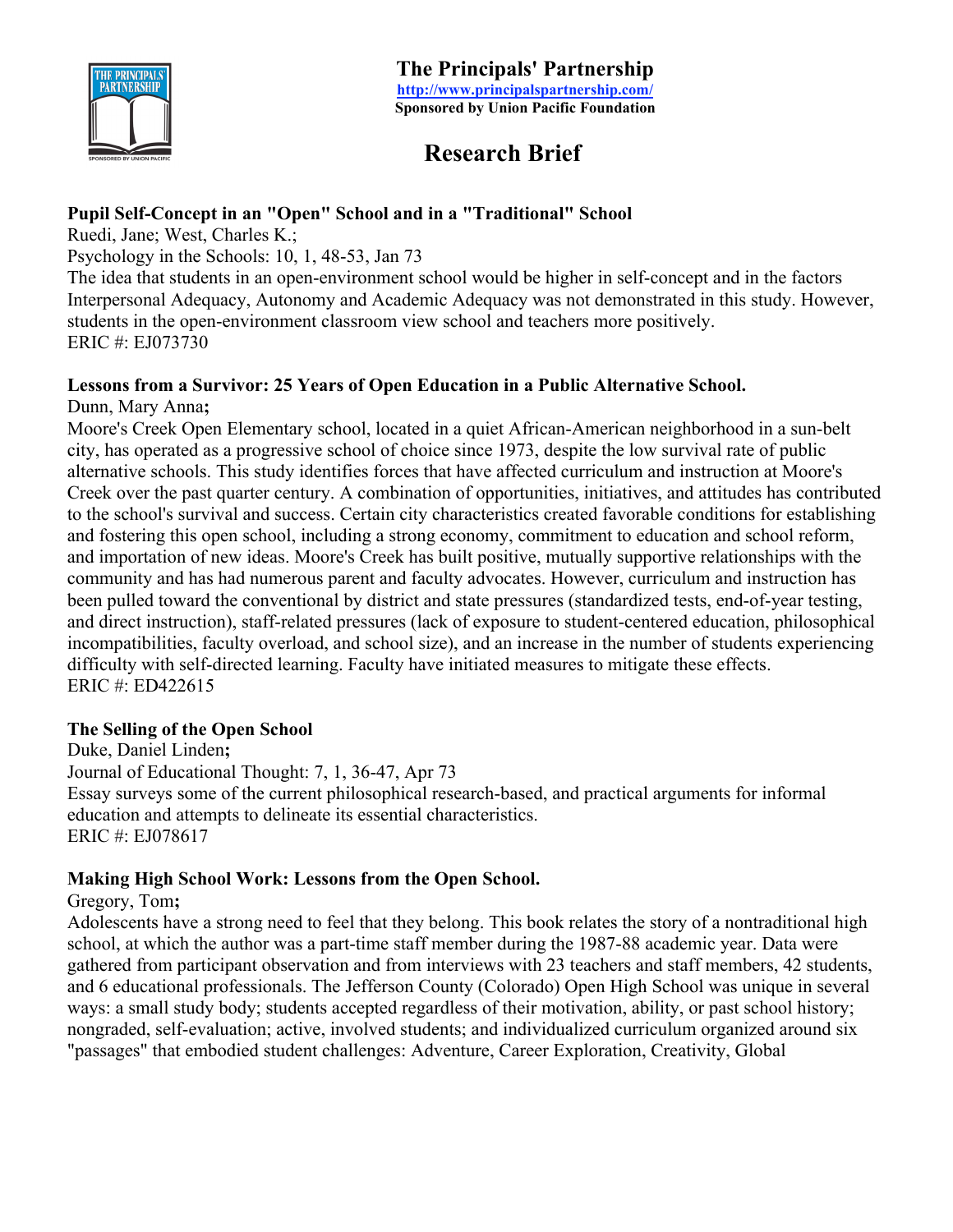

# **Research Brief**

Awareness/Volunteer Service, Logical Inquiry, and Practical Skills. Trips throughout North and Central America were an important part of the school's educational program. Methodological notes are included in the appendix.

ERIC #: ED401608

# **Resistance to Change in an Alternative Secondary School.**

Pendergraft, Margot Jenkins**;** 

This report examines the efforts of a secondary school to develop comparable alternatives to those implemented at the elementary level in one Chicago school. Specifically, it examines the decision-making process of the staff to develop a 9-12 open school within the high school. The report traces the history of innovation in the high school and identifies the organizational and cultural constraints on educational change. Some problems of the secondary school staff are examined. These include problems of definition, loyalties to the existing subject-matter departments and administrative constraints. ERIC #: ED139868

### **King Open School**

850 Cambridge Street, Cambridge, MA 02141 Phone: (617) 349-6540 http://www.cpsd.us/kingopen/

# **Jefferson County Open School**

*"Because kids just want to know."* http://jeffcoweb.jeffco.k12.co.us/high/jcos/

# **Marcy Open School**

15 4th Avenue SE, Minneapolis, MN 55414 Phone: (612) 668-1020 http://marcy.mpls.k12.mn.us/

### **Metropolitan Open School**

3381 Gorham Avenue Suite 207, St Louis Park, MN 55426-0554 Phone: (952)926-5552 http://www.privateschoolreview.com/school\_ov/school\_id/15007

**Kohl Open School** 4115 N. Crown, Stockton, CA, 95207 Phone: (209) 933-7235 http://www.stockton.k12.ca.us/schools/sch-html/kohl.html